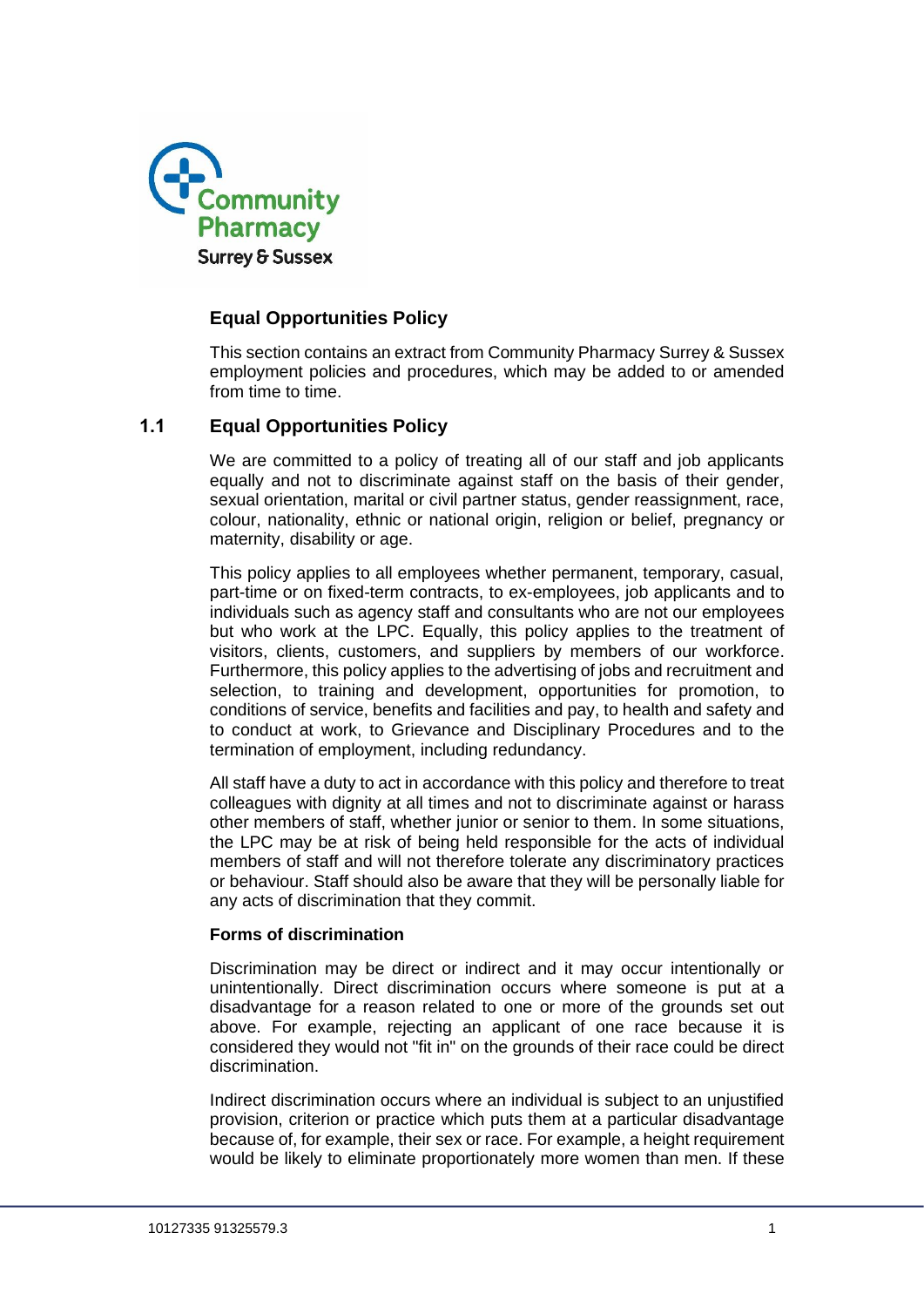criteria cannot be objectively justified for a reason unconnected with sex, it would be indirectly discriminatory on the grounds of sex.

Discrimination also includes victimisation (less favourable treatment because of action taken to assert legal rights against discrimination or to assist a colleague in that regard) and harassment.

### **Recruitment and selection**

We aim to ensure that no job applicant receives less favourable treatment on any unlawful grounds listed in this policy. We regularly review our recruitment procedures to ensure that all individuals are treated on the basis of their relevant merits and abilities. Job selection criteria are regularly reviewed to ensure that they are essential for the effective performance of the job and therefore justified on non-discriminatory grounds. Job selection criteria, job descriptions, person specifications and any interview arrangements and tests will be reviewed and considered on a regular basis on behalf of the LPC to ensure that these remain relevant and free from any unjustifiable bias, either in content or in scoring mechanism.

We also take steps to ensure that knowledge of vacancies reaches a wide labour market and, where relevant, groups under-represented in our organisation. Vacancy advertisements shall include an appropriate short statement on our Equal Opportunities Policy and a copy of this policy shall be sent to those who enquire about vacancies.

To ensure that this policy is operating effectively and to identify those sections of the local community which may be under-represented in employment, we monitor applicants' racial origins, gender, disability and age as part of the recruitment procedure. We also maintain records of this data in an anonymised format solely for the purposes stated in this policy. Ongoing monitoring and regular analysis of the data obtained provide the basis for taking appropriate steps to eliminate unlawful direct and indirect discrimination and implement this policy.

# **Staff training and promotion**

The training needs of our staff will be identified through regular staff appraisals. All staff will be given appropriate access to training to enable them to progress within the organisation and all promotion decisions will be made on the basis of merit. We will also regularly review the composition and movement of staff at different levels to ensure the quality of opportunity at all levels of the LPC. Where identified, steps will be taken to remove unnecessary or unjustifiable barriers and to provide appropriate facilities and conditions of service to meet the special needs of disadvantaged or underrepresented groups.

#### **Termination of employment**

We will monitor redundancy criteria and procedures to ensure that they are fair and objective and are not directly or indirectly discriminatory. We will also ensure that disciplinary procedures are carried out fairly and uniformly for all employees, whether they result in the giving of disciplinary warnings, dismissal or other disciplinary action.

#### **Disability discrimination**